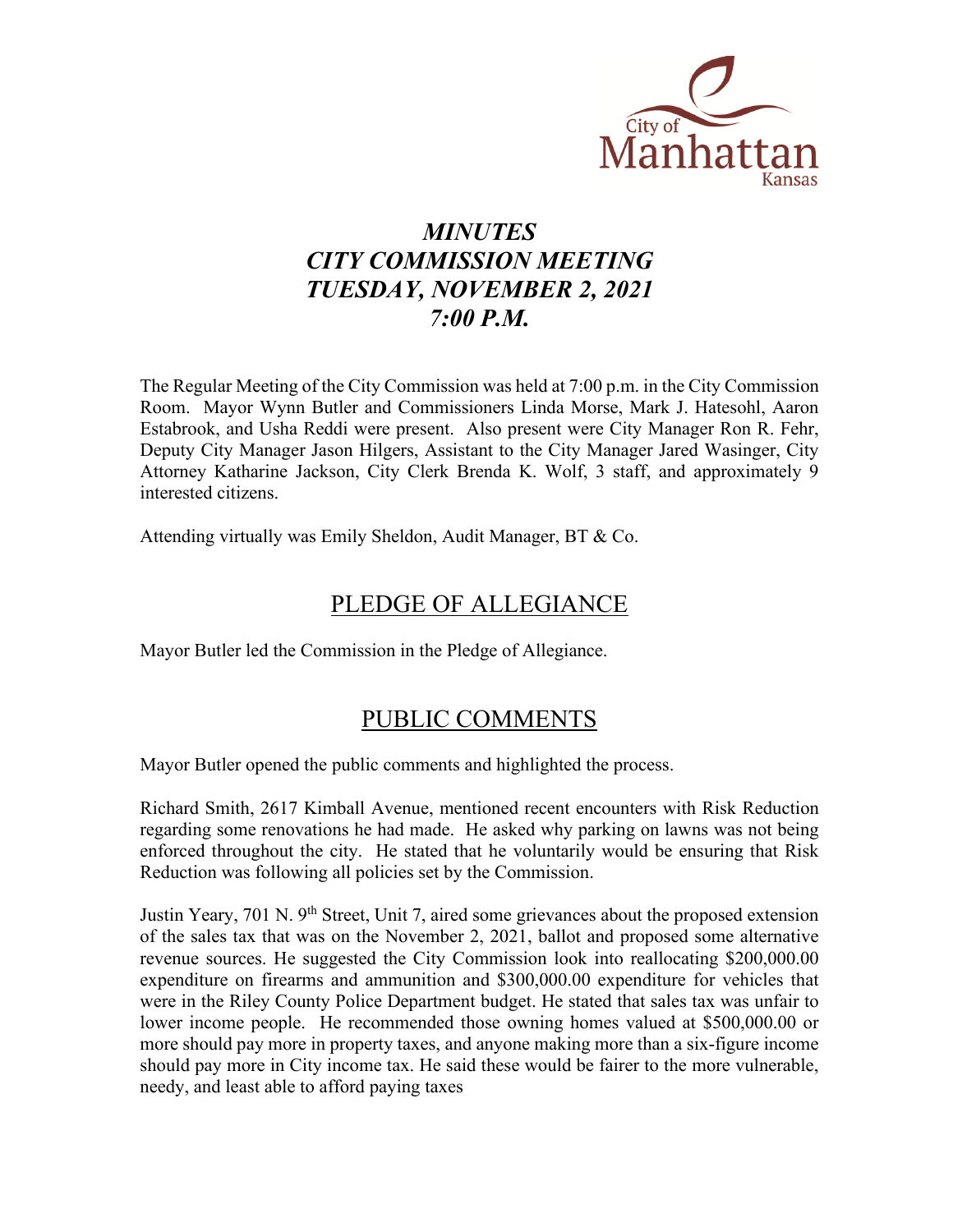# PUBLIC COMMENTS *(CONTINUED)*

Hearing no other comments, Mayor Butler closed the public comments.

### COMMISSIONER COMMENTS

Commissioner Reddi mentioned there would be no Work Session on Tuesday, November 9, 2021. She stated that that on Thursday, November 11, 2021, there would be a Veterans Day parade and as well as other activities planned by the Flint Hills Veterans Coalition. She highlighted that Manhattan has one of the largest parades in the state and encouraged the public to participate.

Commissioner Estabrook mentioned that additional Allies have arrived as part of the Afghanistan Resettlement.

Commissioner Morse mentioned that City crews had started getting ready for the holiday season at the Blue Earth Plaza and Downtown areas. She stated that the City had received Community Development Block Grant (CDBG) money for income-limited people to repair or fix their homes and encouraged the public to complete an application.

Mayor Butler mentioned the Veterans Day parade would start at 9:30 a.m. on Thursday, November 11, 2021, and that this year they would be honoring the Desert Storm veterans. He also mentioned there would be VetFest events in City Park from 10:00 a.m. – 2:00 p.m.

## CONSENT AGENDA

(\* denotes those items discussed)

#### **MINUTES**

The Commission approved the minutes of the Regular City Commission Meeting held Tuesday, October 19, 2021.

### **CLAIMS REGISTER NO. 2985**

The Commission approved Claims Register No. 2985 authorizing and approving the payment of claims from October 13, 2021 – October 26, 2021, in the amount of \$3,048,432.92.

### **LICENSE – TREE MAINTENANCE LICENSE**

The Commission approved a Tree Maintenance License for the calendar year 2022 for Parsons Tree Care, 500 Tabor Valley Road.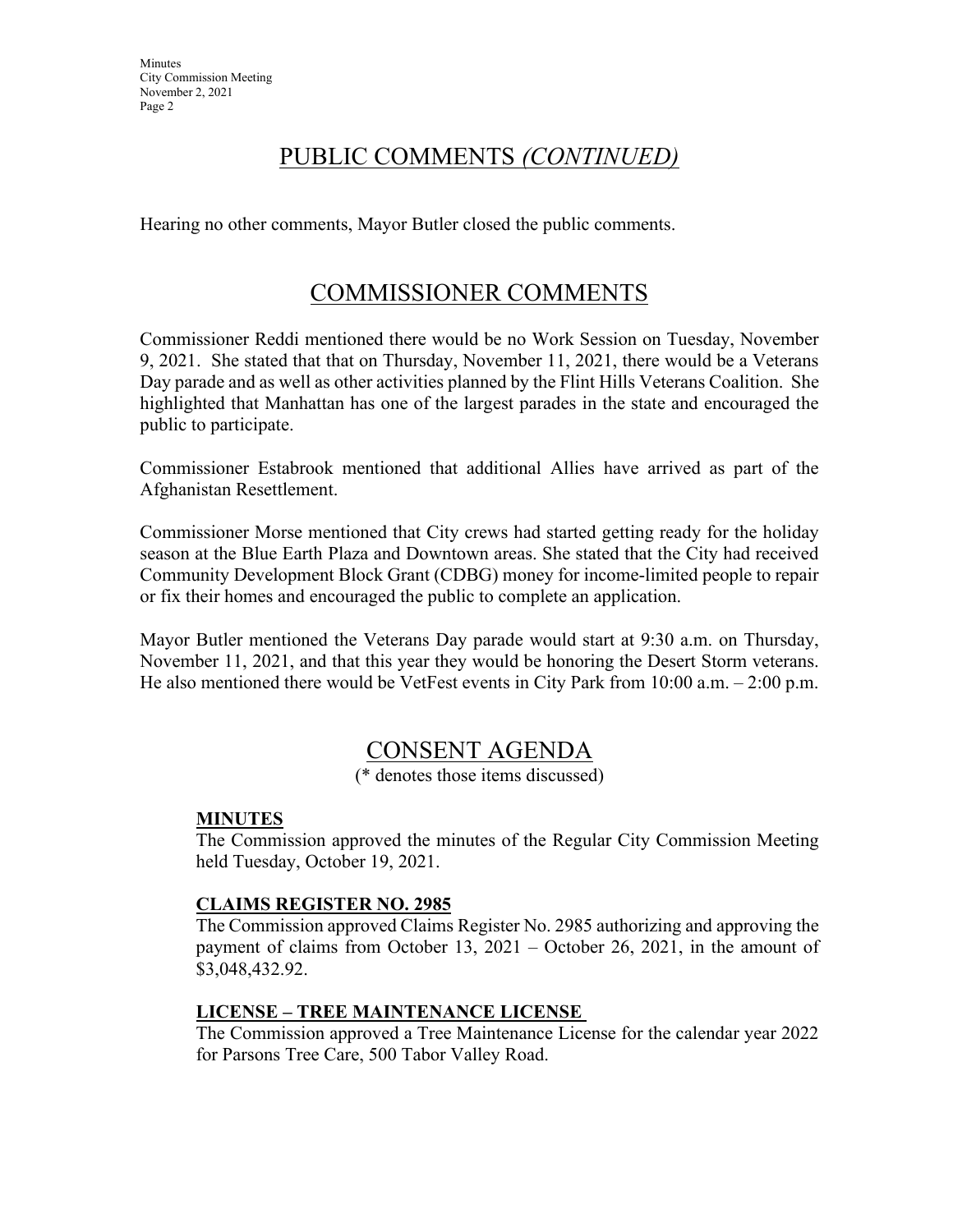# CONSENT AGENDA (*CONTINUED*)

#### **\* ORDINANCE NO. 7555 – 2022 SERVICE FEES – AGGIEVILLE BUSINESS IMPROVEMENT DISTRICT**

The Commission approved Ordinance No. 7555 levying business improvement service fees for 2022 on businesses located within the Aggieville Business Improvement District.

#### **\* ORDINANCE NO. 7556 – 2022 SERVICE FEES – DOWNTOWN BUSINESS IMPROVEMENT DISTRICT**

The Commission approved Ordinance No. 7556 levying business improvement service fees for 2022 on businesses located within the Downtown Business Improvement District.

#### **\* AWARD CONTRACT - BUTTERFIELD NEIGHBORHOOD (WA2022**) **AND BROWNING AVENUE(WA2108) WATERLINE IMPROVEMENTS**

The Commission accepted the Engineer's Opinion of Probable Cost for the total base bid in the amount of \$908,341.00; and awarded and authorized the Mayor and City Clerk to execute a construction contract, in the total amount of \$654,996.00, with J&K Contracting, LC, of Junction City, Kansas, for the Butterfield Neighborhood and Browning Avenue Waterline Improvements Project (WA2022, WA2108).

#### **RESOLUTION NO. 110221-A - AUTHORIZE FINANCING - BROWNING AVENUE WATERLINE RELOCATION PROJECT (WA2108)**

The Commission approved Resolution No. 110221-A authorizing the improvements and temporary financing for the Browning Avenue Waterline Relocation Project (WA2108).

#### **RESOLUTION NO. 110221-B – AUTHORIZE FINANCING – BUTTERFIELD NEIGHBORHOOD WATERLINE IMPROVEMENTS (WA2022)**

The Commission approved Resolution No. 110221-B authorizing the improvements and temporary financing for the Butterfield Neighborhood Waterline Improvements (WA2022).

**\* BOARD APPOINTMENTS**

Commissioner Estabrook stated that he would recuse himself from the Housing Authority Board of Commissioners appointment due to a conflict of interest.

The Commission approved the following appointments by Mayor Butler to various boards and committees of the city.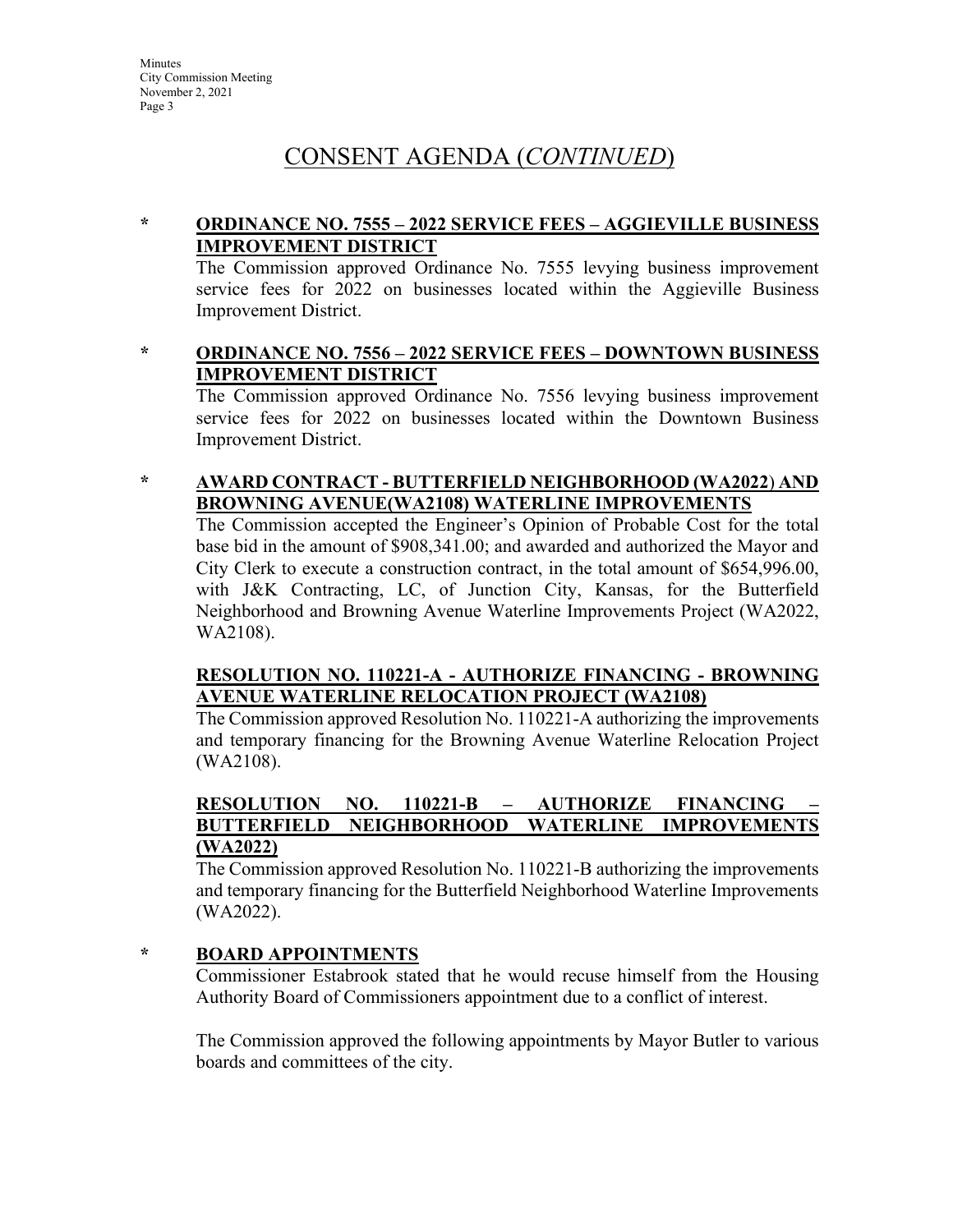## CONSENT AGENDA (*CONTINUED*)

#### **\* BOARD APPOINTMENTS** *(CONTINUED)*

#### *Aggieville Business Improvement District Advisory Board*

Re-appointment of Jennifer Kuntz, 709 Bluemont Ave. Unit C, to a three-year term, which will begin January 1, 2022, and will expire December 31, 2024.

*Frederick Douglass Recreation Complex Advisory Board*

Appointment of Kevin Bryant, 7850 Lookout Dr., to a three-year At-Large term, which begins immediately, and will expire October 2, 2023.

Appointment of Debbie Nuss, 2404 Sumac Dr., to fill the unexpired term of RoShanna Robinson, which begins immediately, and will expire October 2, 2023.

*Historic Resources Board*

Appointment of Karen Cole, 212 Pine Dr., to a three-year Geography term, which begins immediately, and will expire April 30, 2024.

**\*** *Housing Authority Board of Commissioners* Appointment of Ace Hall, 919 Mission Ave., to fill the unexpired term of Thomas Kerrigan, which begins immediately, and will expire March 3, 2024.

Mayor Butler opened the public comments.

Hearing no comments, Mayor Butler closed the public comments.

Commissioner Morse moved to approve the consent agenda as distributed. Commissioner Hatesohl seconded the motion. On a roll call vote, motion carried 5-0, with the exception of Item F1d, Housing Authority Board of Commissioners appointment, which carried 4-0- 1 with Commissioner Estabrook abstaining.

## GENERAL AGENDA

### **PRESENTATION - 2020 CITY AUDIT**

Rina Neal, Director of Finance, presented the 2020 audit results. She then answered questions from the Commission.

Dr. Eric Higgins, Chair, Municipal Audit Committee, provided an update from the Municipal Audit Committee.